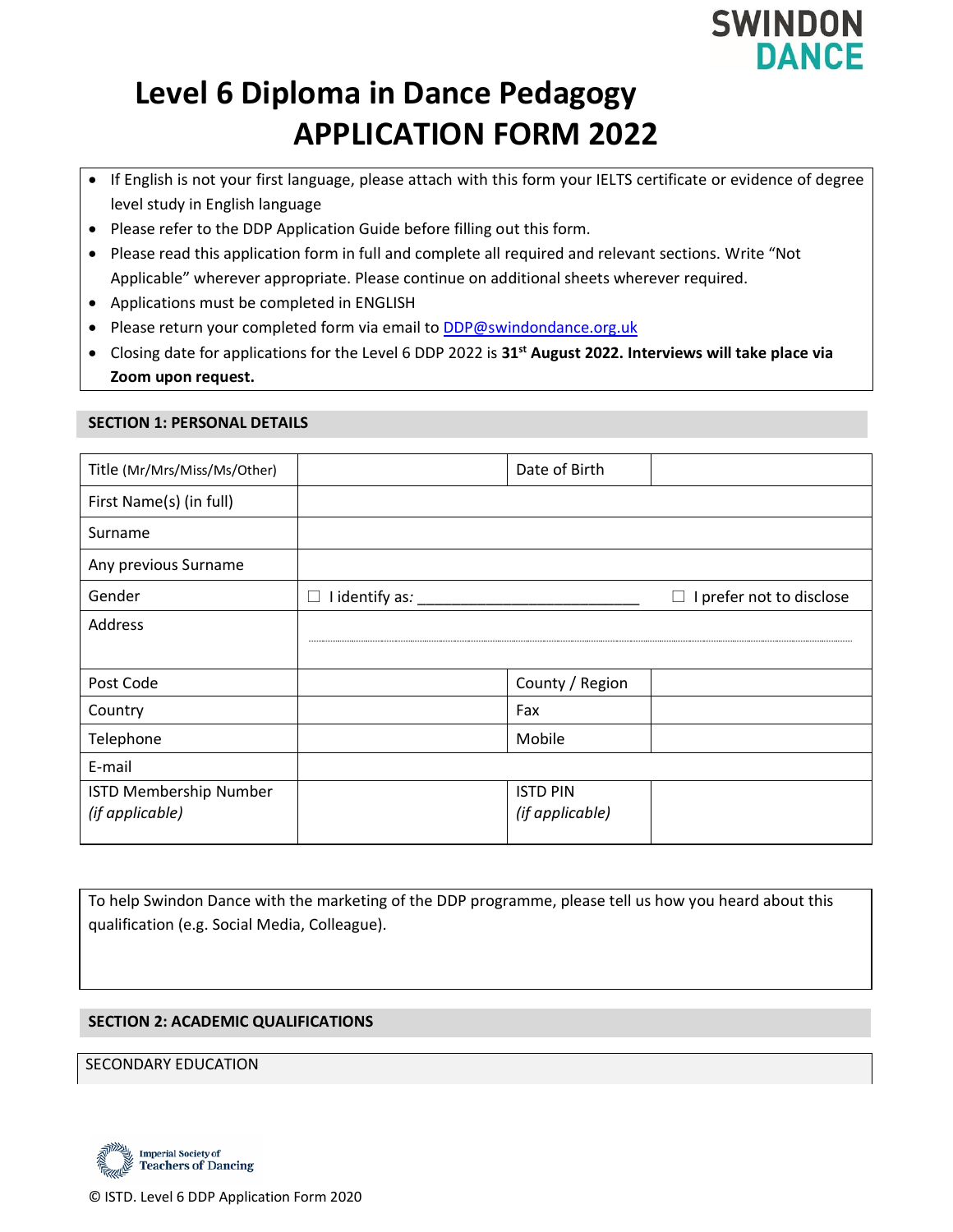

To gain QTLS you need have level 2\* qualifications in Maths and English (e.g.: GCSE A\*-C or equivalent). Please detail your relevant qualifications below.

| Subject | <b>Examination Board</b> | Attained?<br>(Yes/Currently<br>studying) | Grade (e.g. C) | Date |
|---------|--------------------------|------------------------------------------|----------------|------|
| Maths   |                          |                                          |                |      |
| English |                          |                                          |                |      |

| FURTHER / HIGHER EDUCATION                  |                      |                                                                                                                  |                                          |            |      |  |
|---------------------------------------------|----------------------|------------------------------------------------------------------------------------------------------------------|------------------------------------------|------------|------|--|
|                                             |                      | Please list below any academic qualifications you hold at Level 3* (e.g.: A Level, BTEC) or above (e.g.: degree) |                                          |            |      |  |
| School /<br>College /<br>University<br>Name | <b>Awarding Body</b> | Subject (e.g. Dance)                                                                                             | Attained?<br>(Yes/Currently<br>studying) | Grade/Mark | Date |  |
|                                             |                      |                                                                                                                  |                                          |            |      |  |
|                                             |                      |                                                                                                                  |                                          |            |      |  |
|                                             |                      |                                                                                                                  |                                          |            |      |  |
|                                             |                      |                                                                                                                  |                                          |            |      |  |

| <b>TEACHING QUALIFICATIONS</b> |                                                                                                               |       |                                          |                 |      |
|--------------------------------|---------------------------------------------------------------------------------------------------------------|-------|------------------------------------------|-----------------|------|
| <b>PTLLS</b>                   | Please list below any teaching qualifications you hold at Level 4* or equivalent e.g. DDE, Licentiate, DTLLS, |       |                                          |                 |      |
| Awarding Body                  | <b>Qualification Name</b>                                                                                     | Level | Attained?<br>(Yes/Currently<br>studying) | Grade /<br>Mark | Date |
|                                |                                                                                                               |       |                                          |                 |      |
|                                |                                                                                                               |       |                                          |                 |      |
|                                |                                                                                                               |       |                                          |                 |      |
|                                |                                                                                                               |       |                                          |                 |      |
|                                |                                                                                                               |       |                                          |                 |      |

\* Qualification level as stated on the UK regulatory framework, or equivalent

## **SECTION 3: DANCE QUALIFICATIONS**

| Please list your highest dance qualification in each genre (if applicable) |          |          |       |                           |        |      |
|----------------------------------------------------------------------------|----------|----------|-------|---------------------------|--------|------|
| Name of school/                                                            | Training | Awarding | Genre | <b>Qualification name</b> | Result | Date |
| teacher                                                                    |          | Body     |       |                           |        |      |

Swindon Dance is a registered charity limited by guarantee Registered in England & Wales no. 5467343





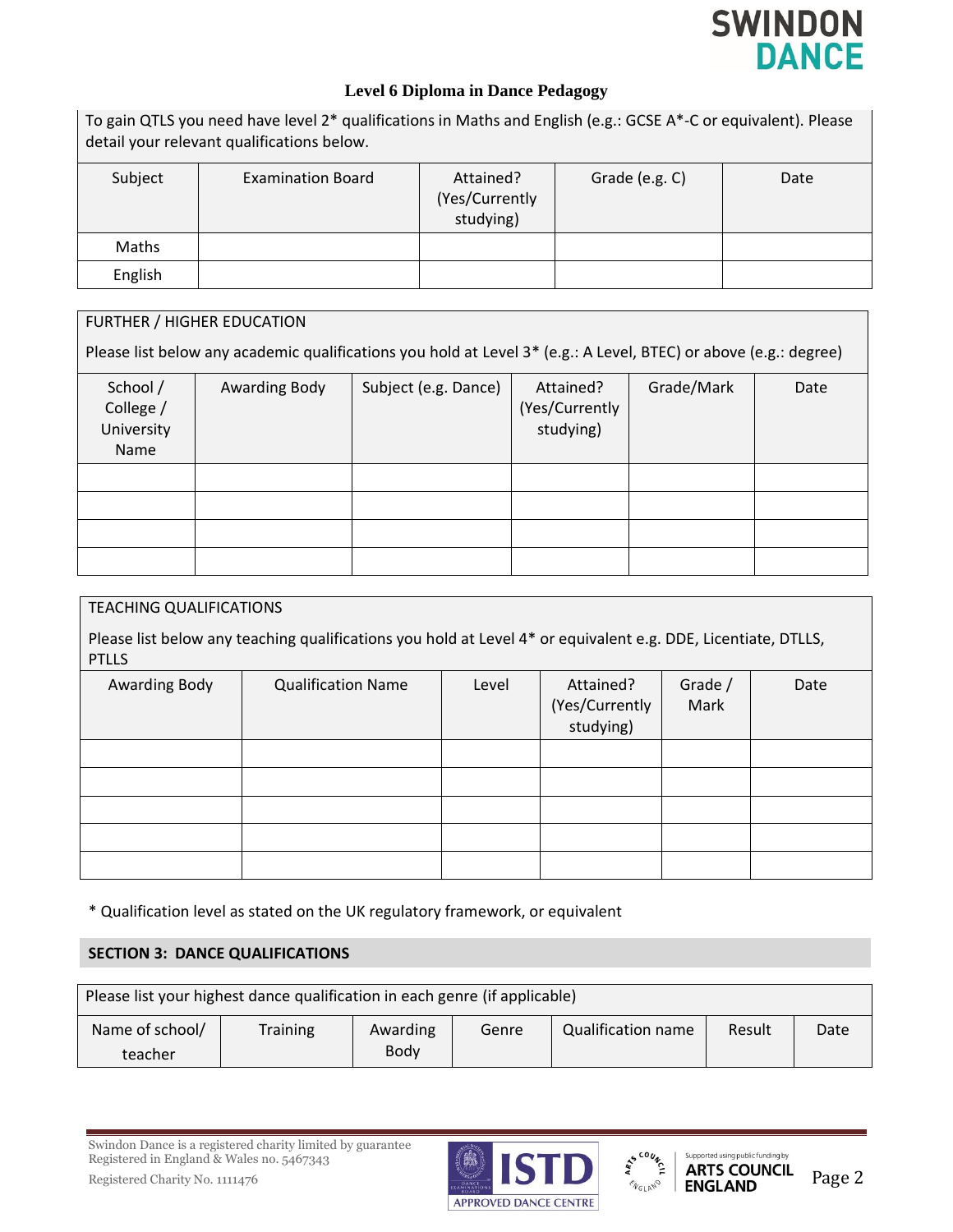

| $From$ <sub>__</sub> /__<br>To $_{---}/_{---}$ |  |  |  |
|------------------------------------------------|--|--|--|
| $From$ <sub>__</sub> /__<br>To $_{---}/_{---}$ |  |  |  |
| $From$ <sub>__</sub> /__<br>To $_{---}/_{---}$ |  |  |  |

## **SECTION 4: PROFESSIONAL DANCE EXPERIENCE**

| Starting with the most recent, please list any professional dance performance experience. |                                                                                                            |                 |  |
|-------------------------------------------------------------------------------------------|------------------------------------------------------------------------------------------------------------|-----------------|--|
| Name and Address of Employer / Company                                                    |                                                                                                            | Details of Work |  |
|                                                                                           | From___/__<br>To __/__                                                                                     |                 |  |
|                                                                                           | $From$ <sub>__</sub> /__<br>To __ /_ _                                                                     |                 |  |
|                                                                                           | $From$ <sub>__</sub> /__<br>$\begin{array}{c c} \text{To} & \text{---} & \text{---} \\ \hline \end{array}$ |                 |  |

## **SECTION 5: TEACHING EXPERIENCE**

Starting with the most recent, please list any teaching experience you have. Include your own school if you are/were self-employed.

|                                 | From | <b>Position Held</b> |  |
|---------------------------------|------|----------------------|--|
|                                 |      |                      |  |
| Name and Address of<br>Employer |      |                      |  |
| Level / Genre / Subject(s)      |      |                      |  |



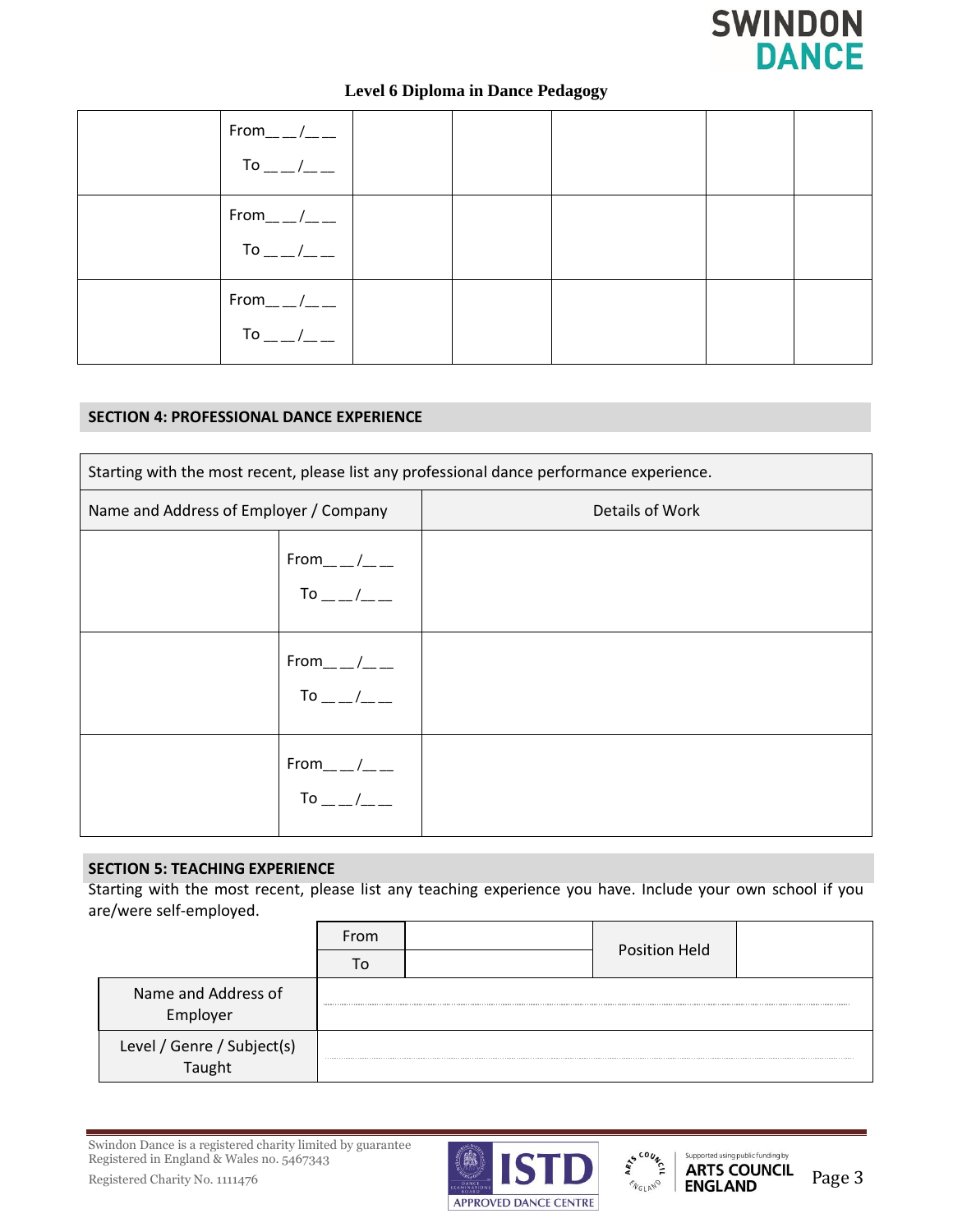

|                                      | From | Position Held |  |
|--------------------------------------|------|---------------|--|
|                                      |      |               |  |
| Name and Address of<br>Employer      |      |               |  |
| Level / Genre / Subject(s)<br>Taught |      |               |  |

|                                      | From | Position Held |  |
|--------------------------------------|------|---------------|--|
|                                      |      |               |  |
| Name and Address of<br>Employer      |      |               |  |
| Level / Genre / Subject(s)<br>Taught |      |               |  |

## **SECTION 6: PERSONAL STATEMENT**

Please state why you wish to apply for this programme, detailing the following:

- a. How you believe completing the programme will support your personal and professional development.
- b. How your unit choices reflect specific interests in relation to your own learning and / or teaching context(s).
- c. Identify your current strengths are and state the areas you wish to develop and why.



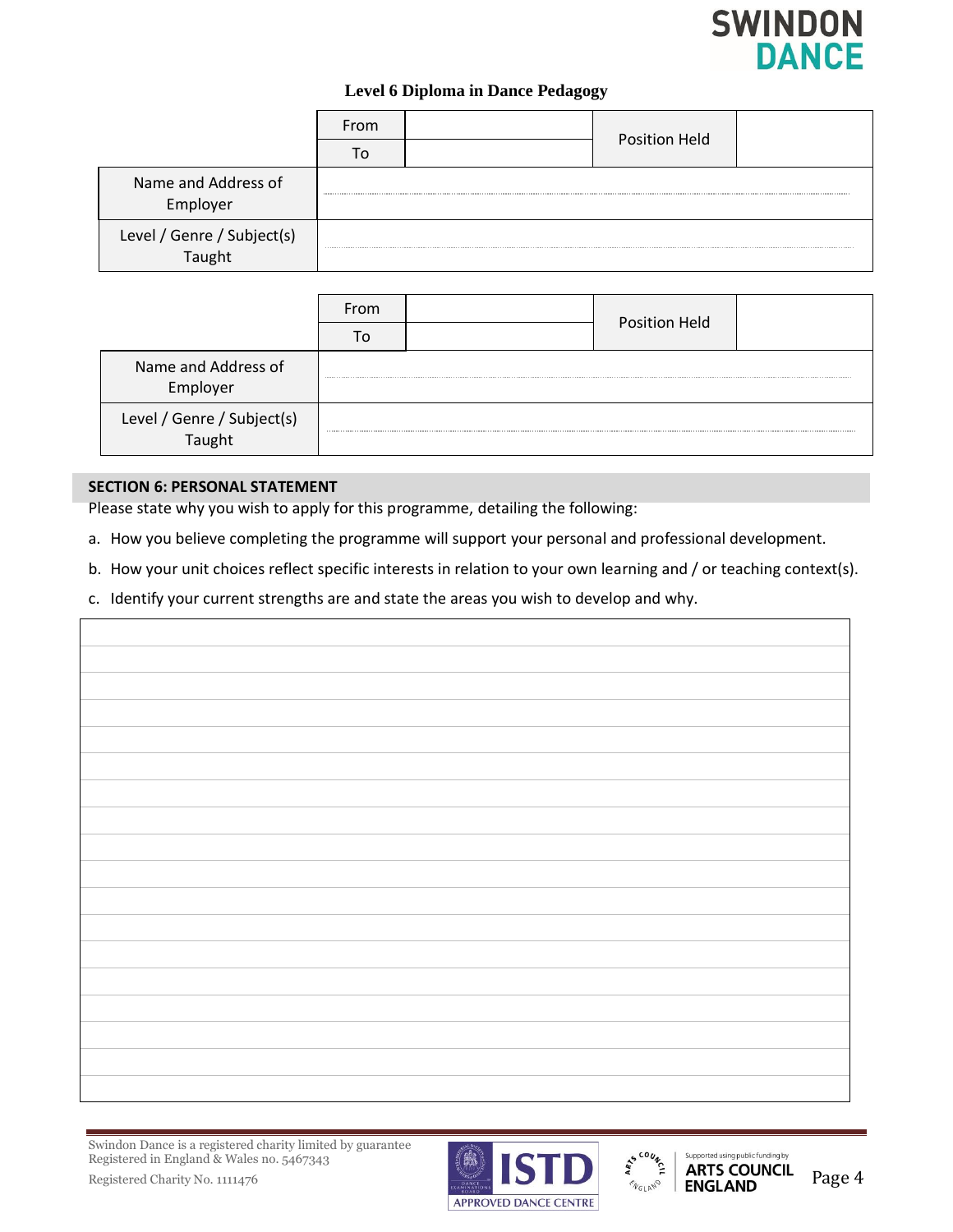## **SWINDON DANCE**

#### **Level 6 Diploma in Dance Pedagogy**

#### **SECTION 7: TEACHING PLACEMENT**

A Teaching Placement is required prior to undertaking the programme. Please give details of where you will be teaching whilst studying. Please note: Your application will still be considered if you do not currently have a teaching practice, but one will need to be arranged before the course begins.

| School Name         |  |
|---------------------|--|
| <b>Contact Name</b> |  |
| Address             |  |

#### **SECTION 9: REFERENCE**

Please provide the name and contact details of one professional referee to evidence your teaching/professional dance experience.

| Name                  |  |
|-----------------------|--|
| Occupation            |  |
| Relationship to you   |  |
| Address               |  |
|                       |  |
| <b>Contact Number</b> |  |
| E-mail                |  |

#### **SECTION 10: DECLARATION BY THE APPLICANT**

I declare that the information I have provided on this form is true, complete and accurate to the best of my knowledge.

I understand that all successful applicants for the Level 6 Diploma in Dance Pedagogy must hold a valid enhanced Disclosure & Barring Service disclosure prior to beginning the programme.

Any personal data provided will be held and processed in accordance with the requirements of the 1998 Data Protection Act. Swindon Dance may use this information to contact you on matters related to dance and in areas it believes you may have an interest.





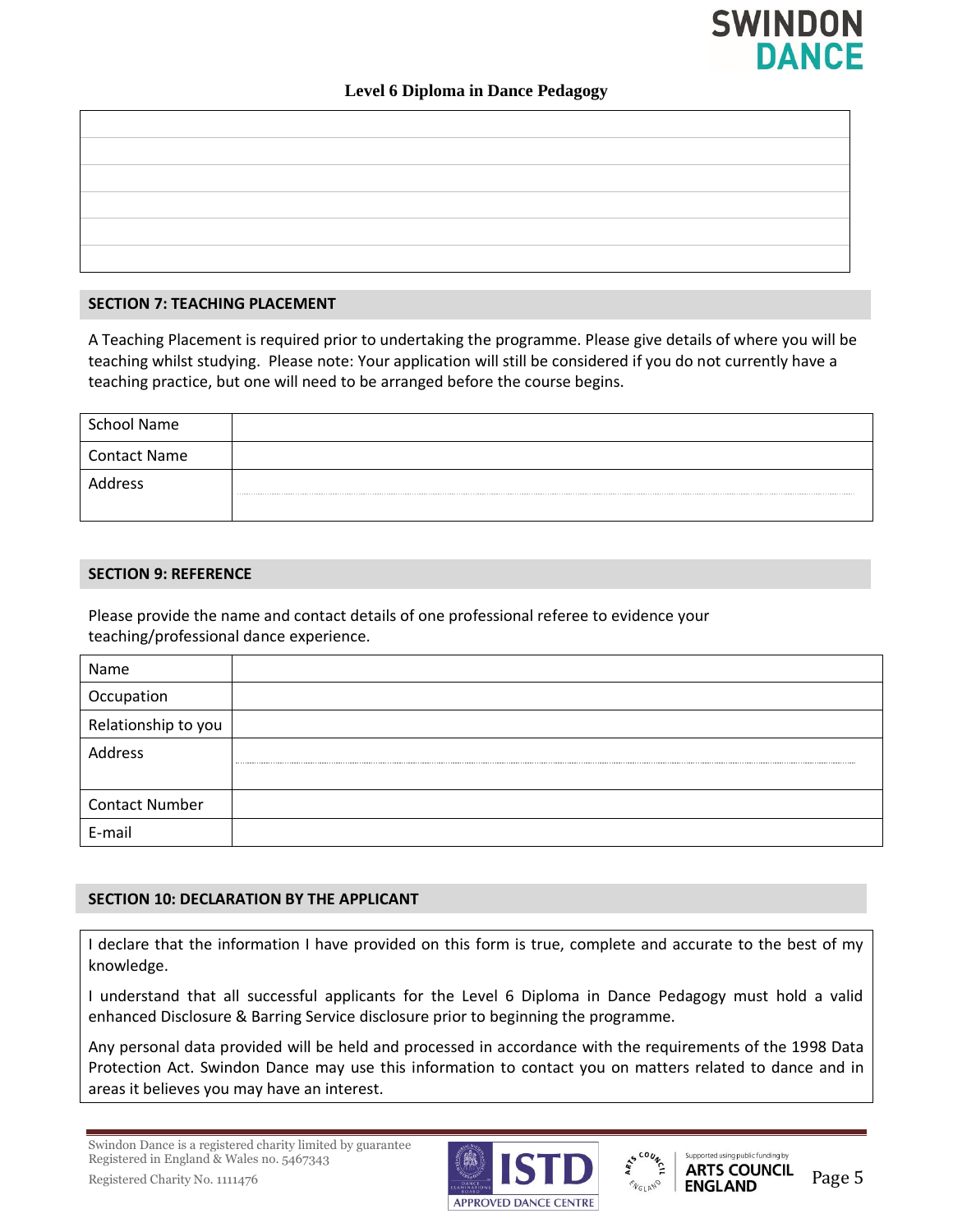

#### **INTERVIEW**

All interviews will take place on the week within 2 weeks of receiving your application at via Zoom.

All original certificates, proof of identification and Disclosure & Barring Service disclosure must be brought to the interview. Please email copies of your qualification certificates to us prior to the interview.

| <b>Full Name</b> |                 |  |
|------------------|-----------------|--|
| Signature        | Date (DD/MM/YY) |  |

Swindon Dance is a registered charity limited by guarantee Registered in England & Wales no. 5467343



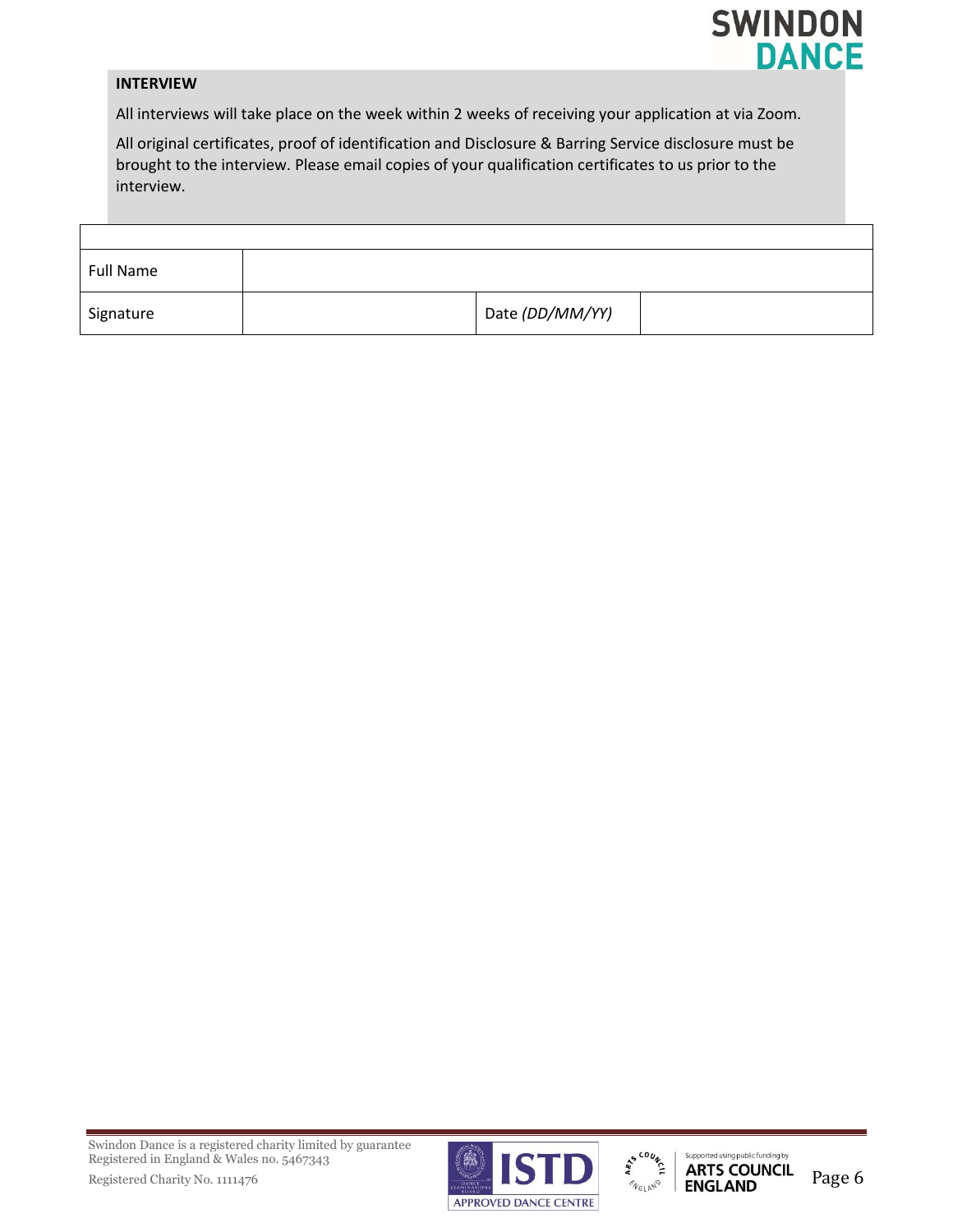

#### **SECTION 11: EQUAL OPPORTUNITIES MONITORING FORM**

We are committed to equal opportunities for all, irrespective of race, colour, creed, ethnic or national origins, gender, marital status, sexuality, disability or age.

So that we can monitor the implementation of our policy please complete the form below.

This will be removed from the application and will not be submitted to the interview panel or used for selection purposes.

| <b>Full Name</b>                        |              |              |              |              |  |
|-----------------------------------------|--------------|--------------|--------------|--------------|--|
| Age range<br>$\overline{\square}$ 17-24 | $\Box$ 25-34 | $\Box$ 35-44 | $\Box$ 45-54 | $\Box$ 55-64 |  |

 $\Box$  65+

#### **Ethnic Background**

Which is your ethnic group? Choose ONE section from A to E, then mark the appropriate box to indicate your cultural background.

| A | White                         | B  | <b>Mixed</b>                   |   | C | <b>Asian or Asian British</b> |  |
|---|-------------------------------|----|--------------------------------|---|---|-------------------------------|--|
|   | White British                 |    | Mixed White and Black          | П |   | Indian                        |  |
|   |                               |    | Caribbean                      |   |   |                               |  |
|   | White Irish                   |    | Mixed White and Black          | П |   | Pakistani                     |  |
|   |                               |    | African                        |   |   |                               |  |
|   | Any other White               |    | Mixed White and Asian          | П |   | Bangladeshi                   |  |
|   | background                    |    |                                |   |   |                               |  |
|   |                               |    | Any other Mixed                |   |   | Any other Asian background    |  |
|   |                               |    | background                     |   |   |                               |  |
| D | <b>Black or Black British</b> | E. | <b>Chinese or other ethnic</b> |   |   |                               |  |
|   |                               |    | group                          |   |   |                               |  |
|   | <b>Black or Black British</b> |    | Chinese                        |   |   |                               |  |
|   | Caribbean                     |    |                                |   |   |                               |  |
|   | <b>Black or Black British</b> |    | Any other ethnic group         | П |   |                               |  |
|   | African                       |    | (Please specify below)         |   |   |                               |  |
|   | Any other Black               |    |                                |   |   |                               |  |
|   | background                    |    |                                |   |   |                               |  |

#### **Disability**

The Disability Discrimination Act defines a disability as a physical or mental impairment which has a substantial and long-term adverse effect on your ability to carry out normal day-to-day activities.

| Do you consider that you have a disability? $ $ (Please tick) $\Box$ Yes                                    | $\Box$ No |
|-------------------------------------------------------------------------------------------------------------|-----------|
| If you have answered 'Yes', please state the nature of the disability. Would you need any adjustments to be |           |

Swindon Dance is a registered charity limited by guarantee Registered in England & Wales no. 5467343 Swindon Dance is a registered charity induced by guaranteed by the subset of the state of the Second Charity No. 1111476 Page 7